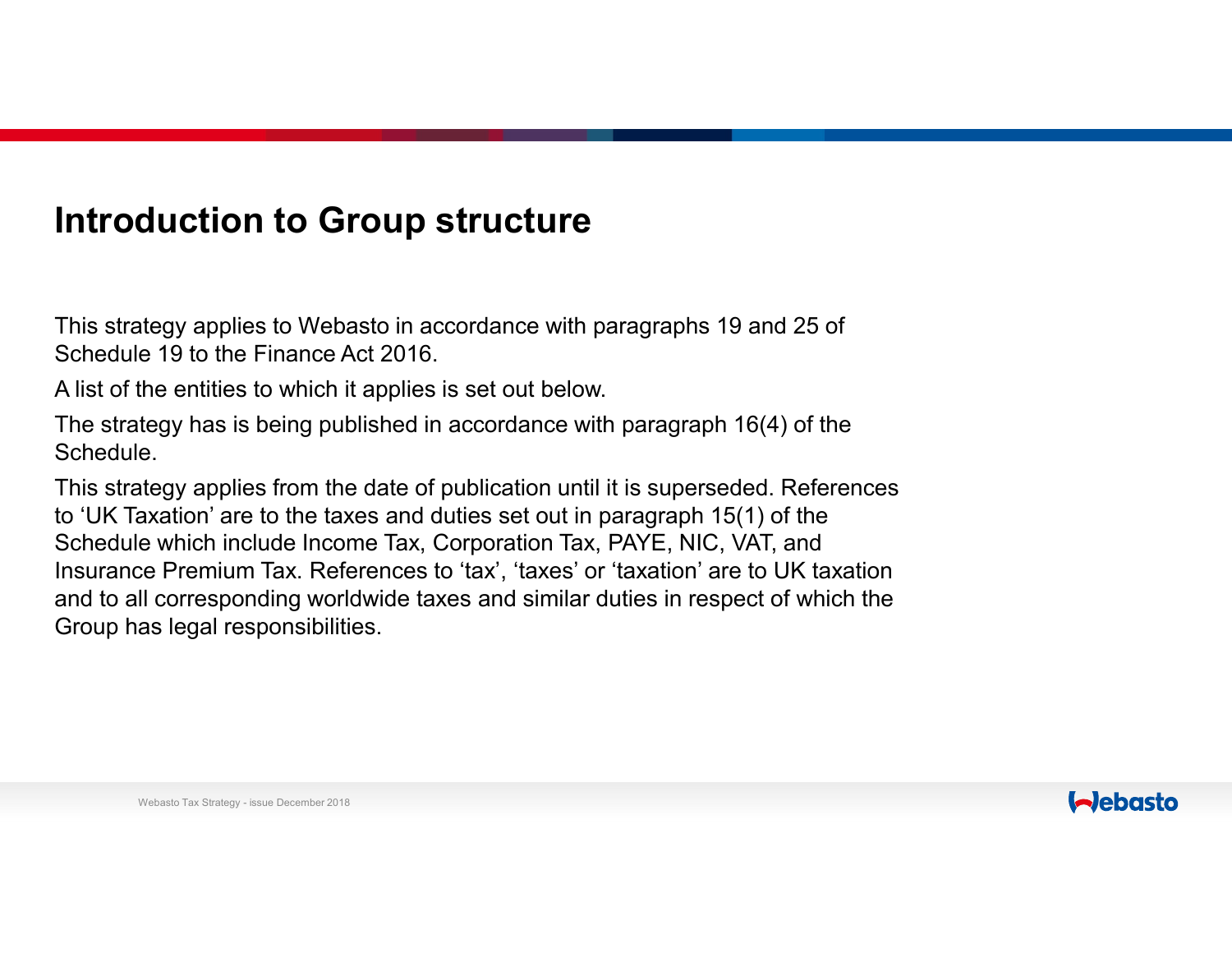# **Aim**

Webasto is committed to full compliance with all statutory obligations and full disclosure to relevant tax authorities. The group's tax affairs are managed in a way which takes into account the group's wider corporate reputation in line with Webasto's overall high standards of governance.

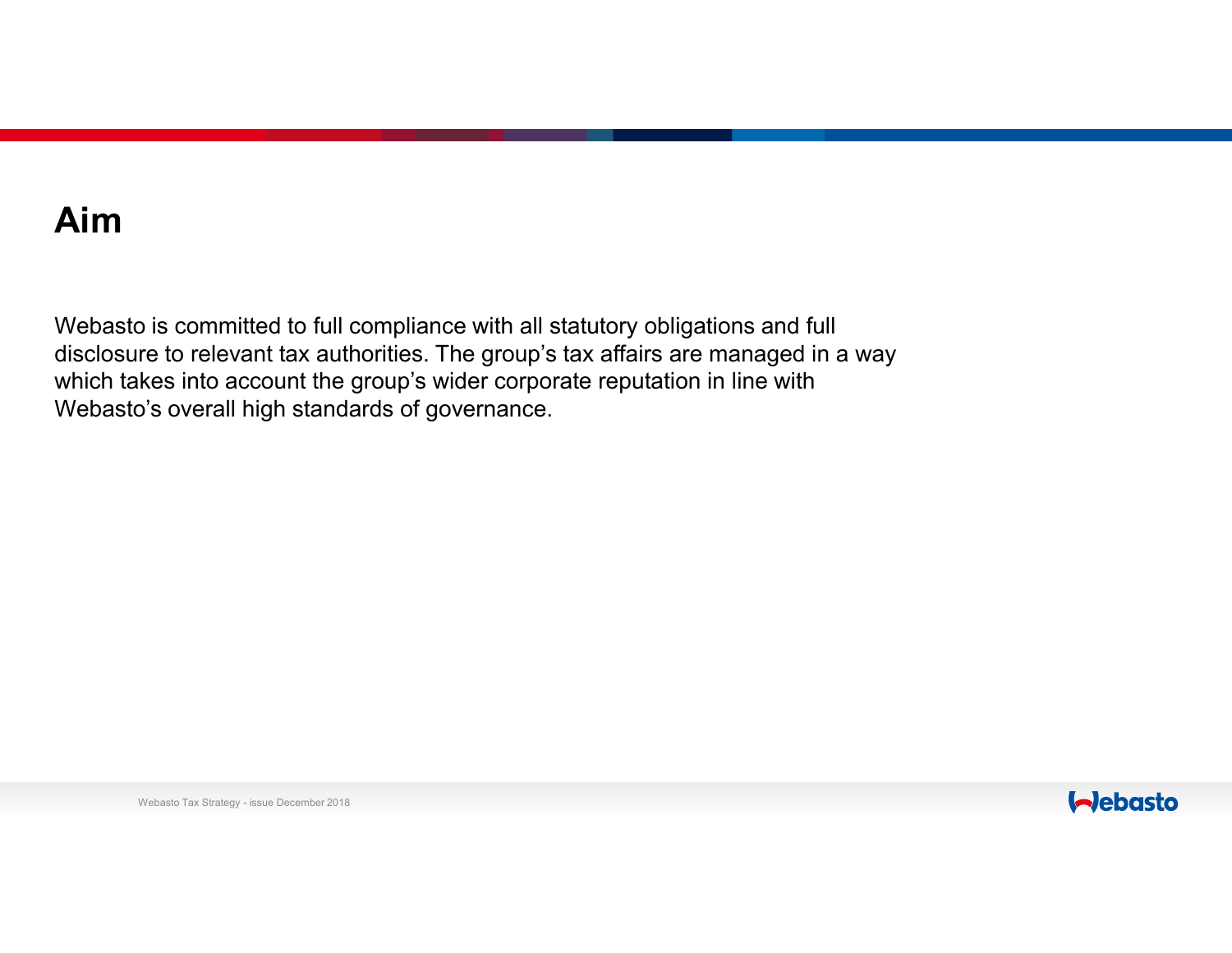## **Governance in relation to UK taxation**

- Ultimate responsibility for Webasto's tax strategy and compliance rests with the Board of Webasto
- $\bullet$  The Finance Director is the Board member with executive responsibility for tax matters
- • Day-to-day management of Webasto's tax affairs is delegated to the Team leader Accounting, who reports to the Finance Director
- The Board ensures that Webasto's tax strategy is one of the factors considered in<br>all investments and simificant business desisions taken. all investments and significant business decisions taken

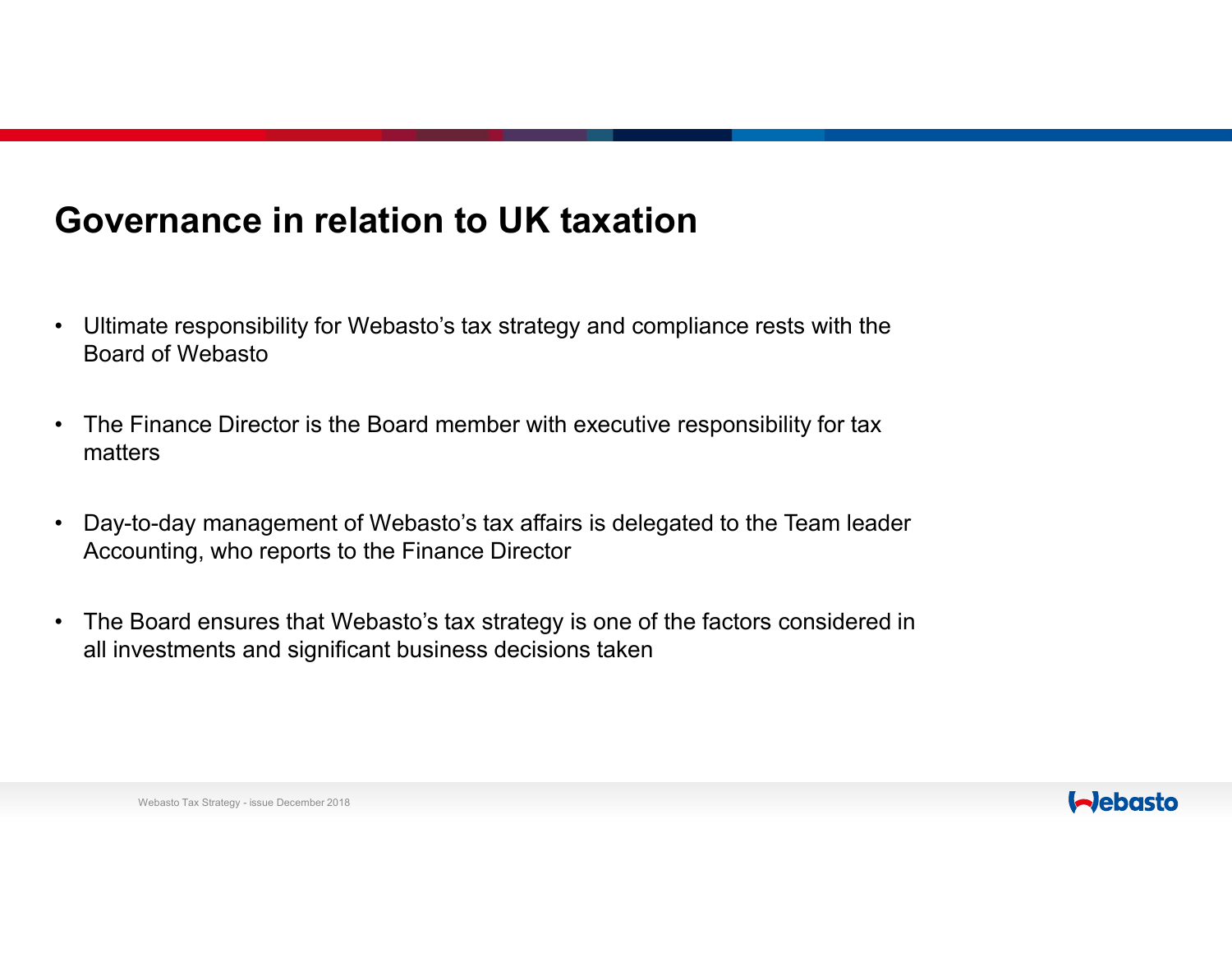## **Risk Management**

The Webasto Group based on Germany operates a tax tool helping each of its subsidiaries to be tax compliant

All tax matters are reviewed by Webasto's Group Tax competence center

Appropriate & regular training is carried out for staff outside Tax team who manage or process matters which have tax implications

For every business transaction (sales, purchases, imports) documentation is provided and stored

Advice is sought from external advisers where appropriate (KPMG LLP)

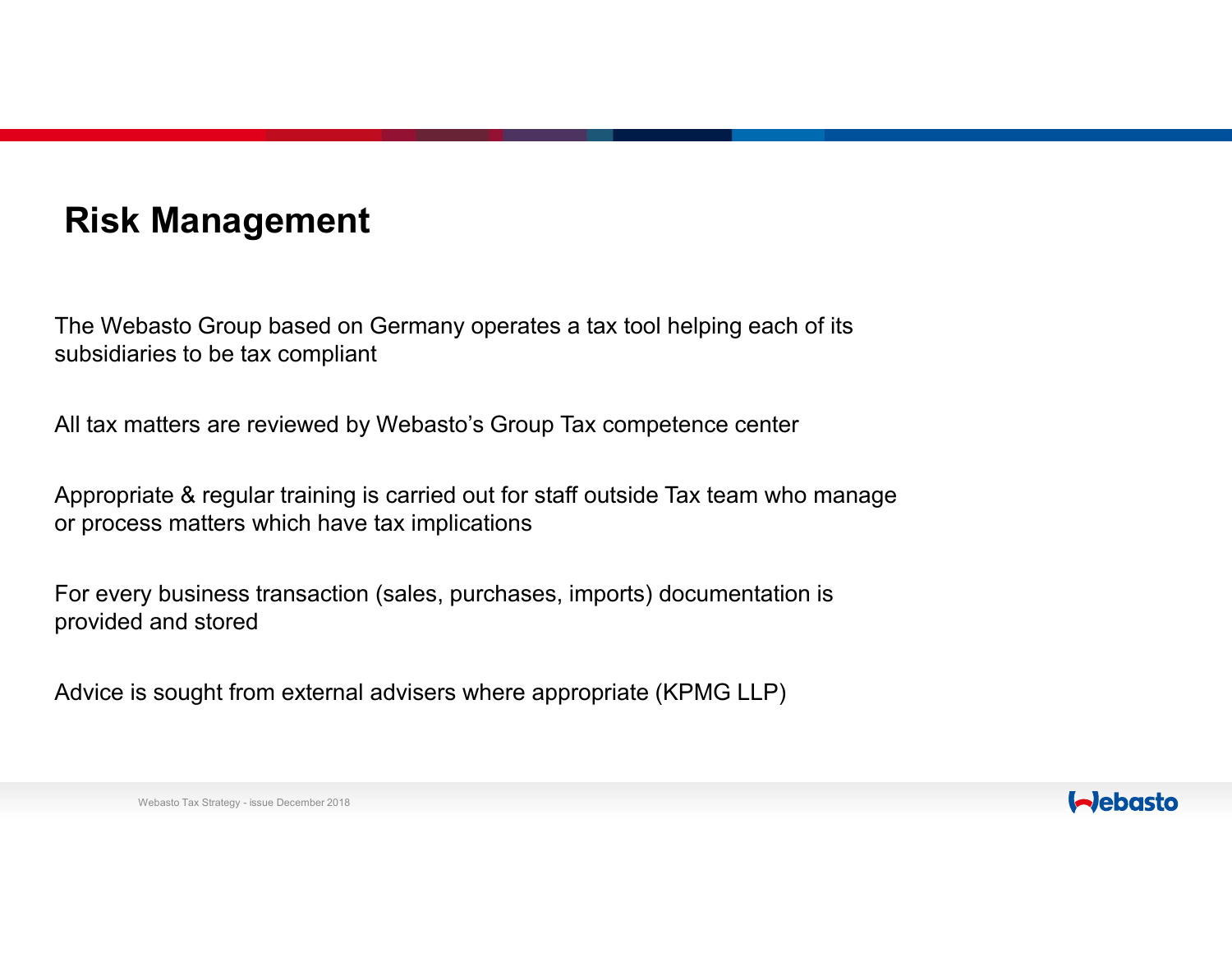### **Attitude towards tax planning and level of risk**

Webasto manages risks to ensure compliance with legal requirements in a manner which ensures payment of the right amount of tax.

When entering into commercial transactions, Webasto seeks to take advantage of available tax incentives, reliefs and exemptions in line with tax legislation.

For all new commercial transactions, advice of KPMG LLP is seeked.

All tax relevant transaction are also checked by Tax team in Webasto Headquarters in Germany

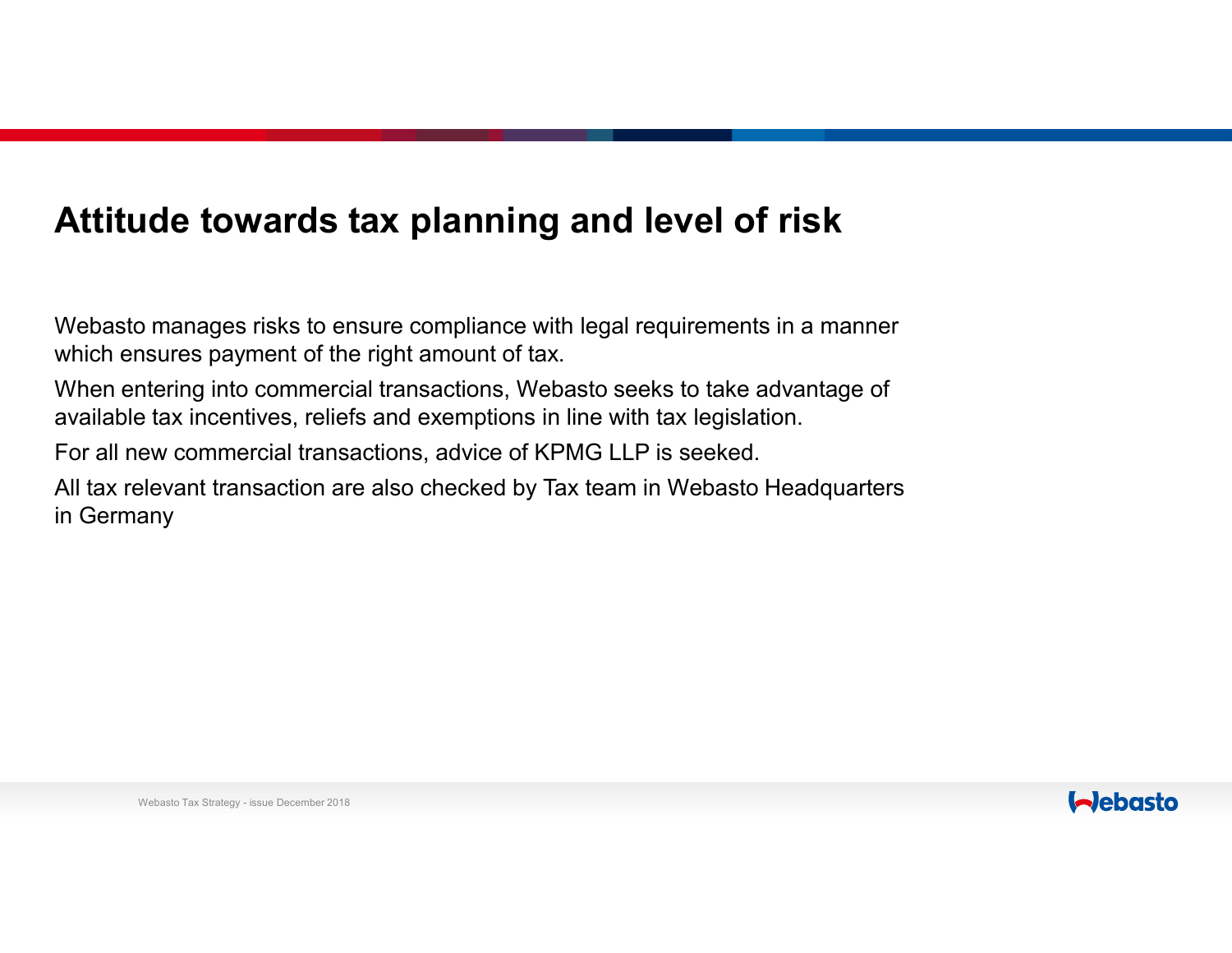## **Relationship with HMRC**

Webasto seeks to have a transparent and constructive relationship with HMRC through regular meetings and communication in respect of developments in Webasto's business, current, future and retrospective tax risks, and interpretation of the law in relation to all relevant taxes.

Any inadvertent errors in submissions made to HMRC are fully disclosed as soon as reasonably practicable after they are identified.

Any audit conducted by HMRC is fully supported by Accounting and Tax Team. All documentation is provided in due time.

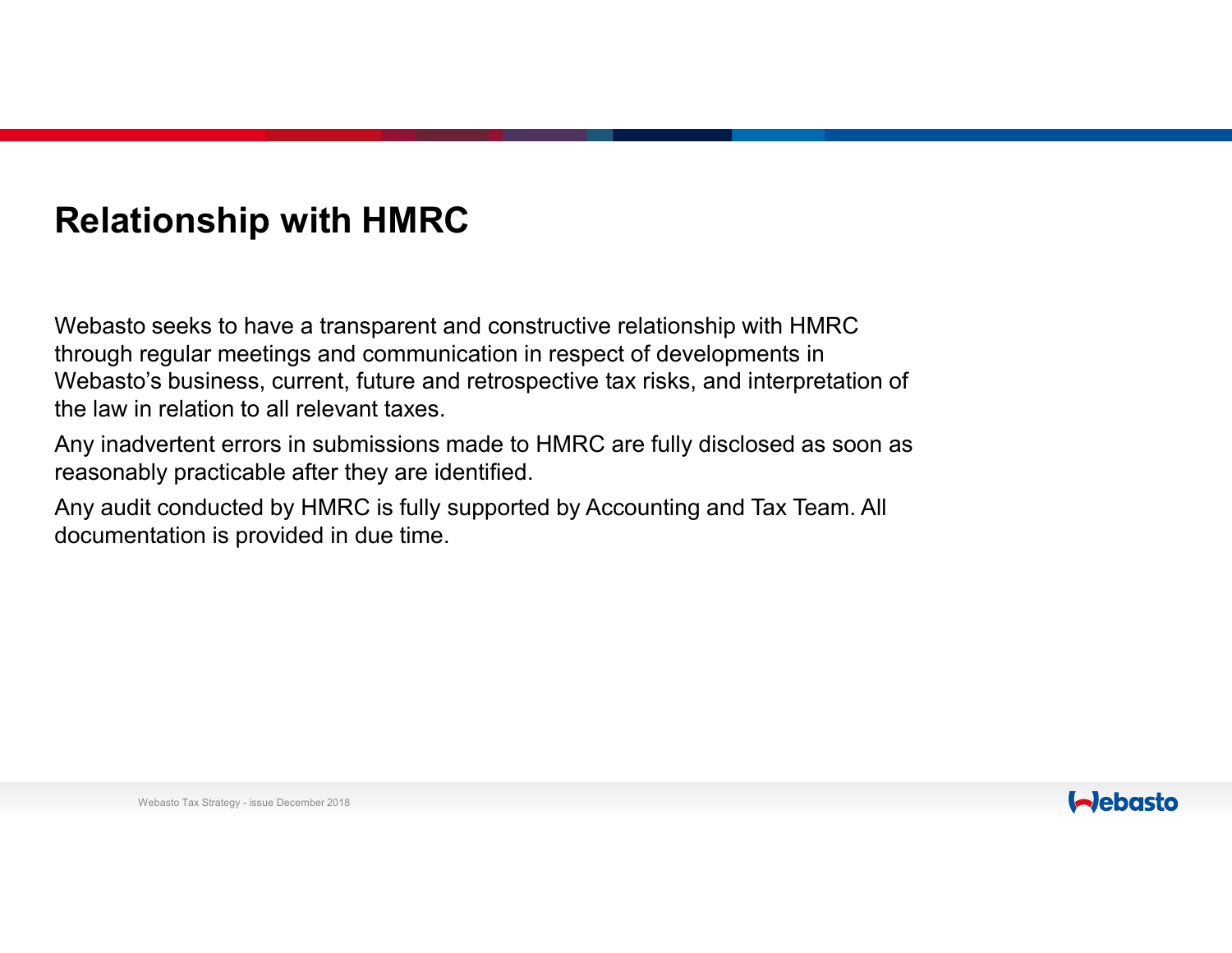## **Relationship with HMRC**

Current activities:

- Making Tax digital. Webasto is working closely with its ERP software provider (SAP) as well as with KPMG as tax advisors to ensure compliance with requirements as of 01.04.2019

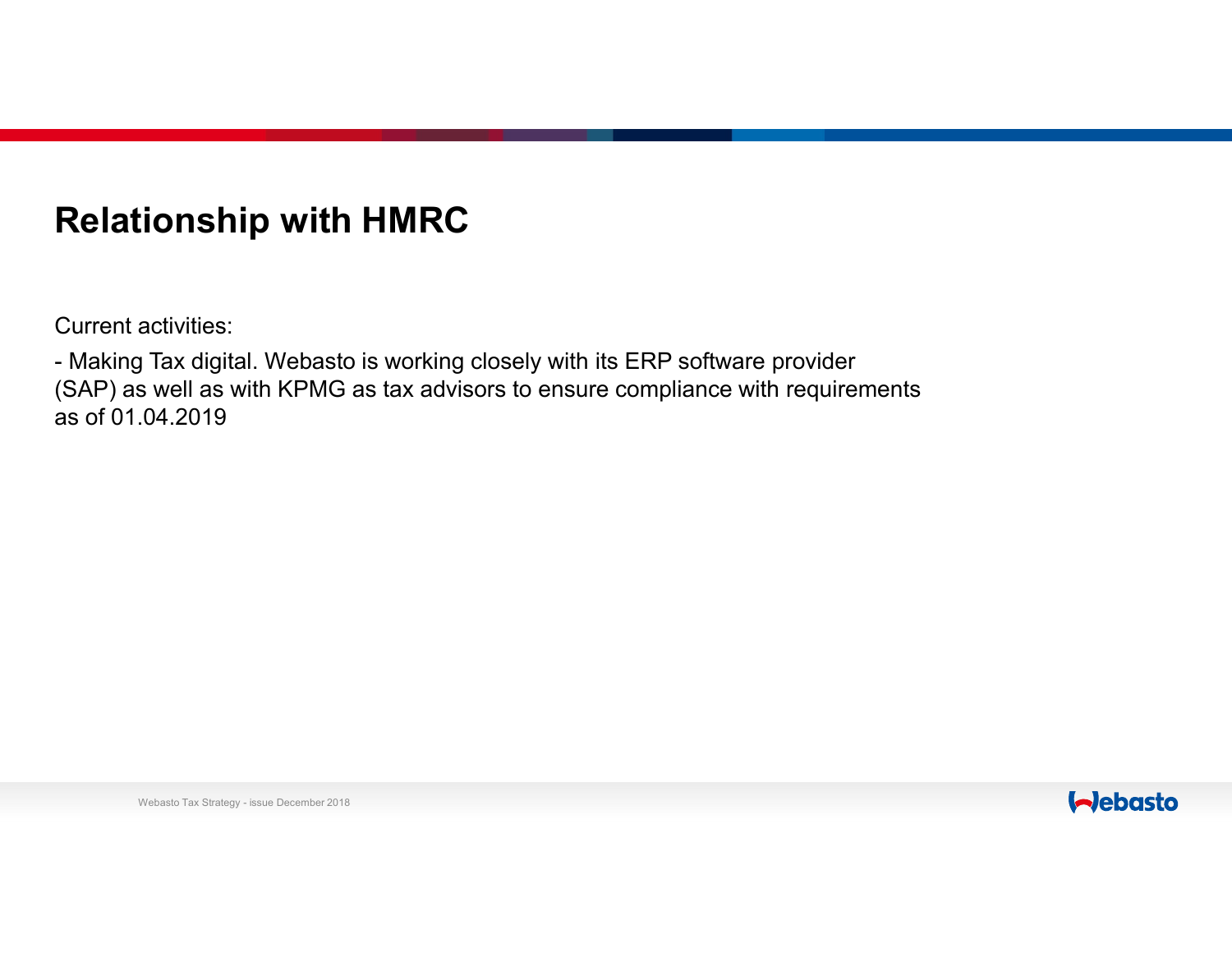## **Legal and ethical**

**We act lawfully and with integrity and expect the same from our people, tax authorities and other parties with whom we interact.**

In every respect our work shall be fully compliant with legal and regulatory requirements and in our behaviour we aspire to the highest professional and ethical standards.

We shall not act in such a way as to undermine the structure of the tax system.

We shall not entertain arrangements that evade tax or that rely, to any extent, in the authorities inability to collect it.

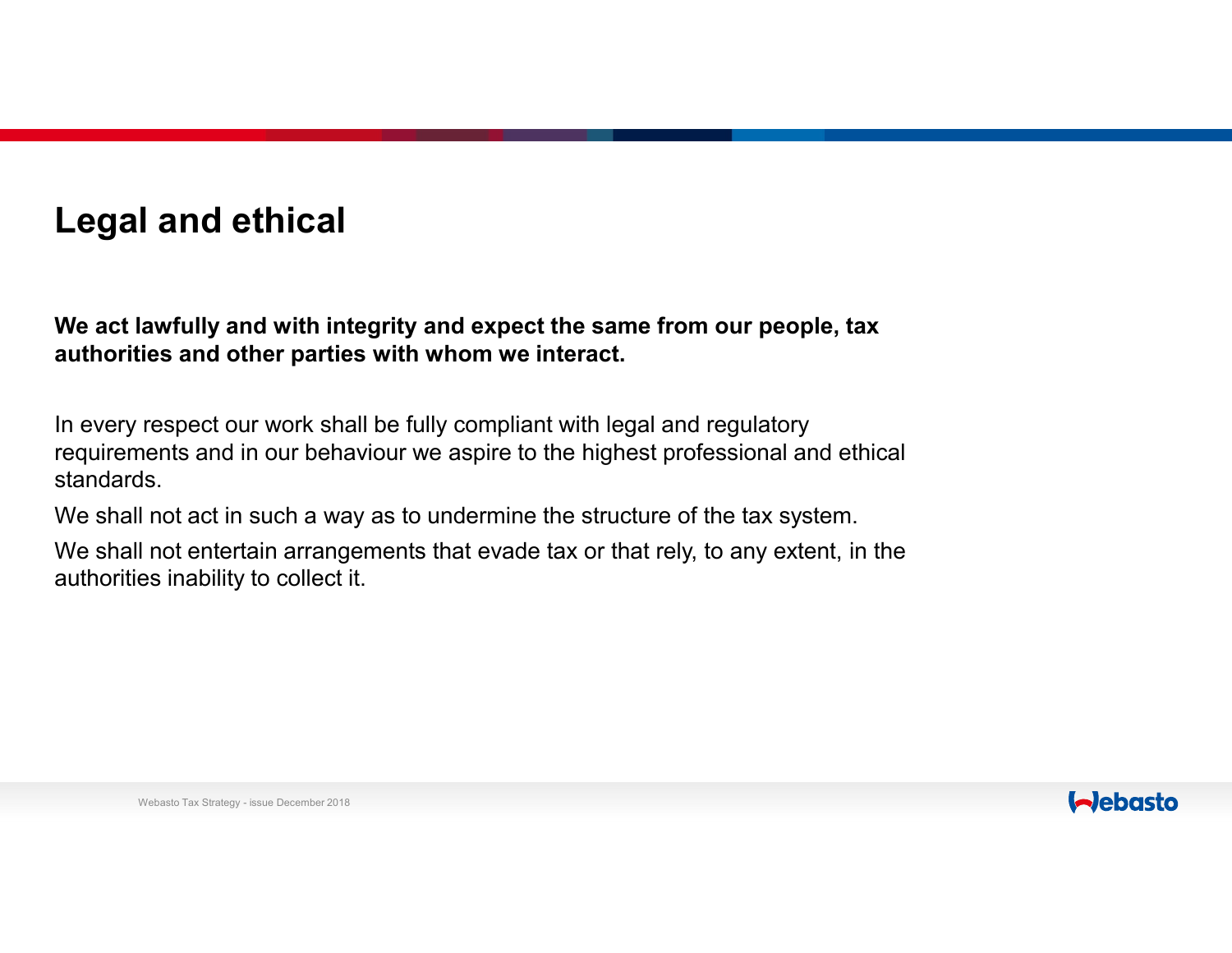## **Transparency**

**We support a relationship with tax authorities, based upon mutual trust and respect which will enable constructive dialogue and responsiveness by all parties in order to fulfil our responsibilities to our firms' clients.** 

We shall comply with all our disclosure requirementsAny documentation required by HMRC is accessible

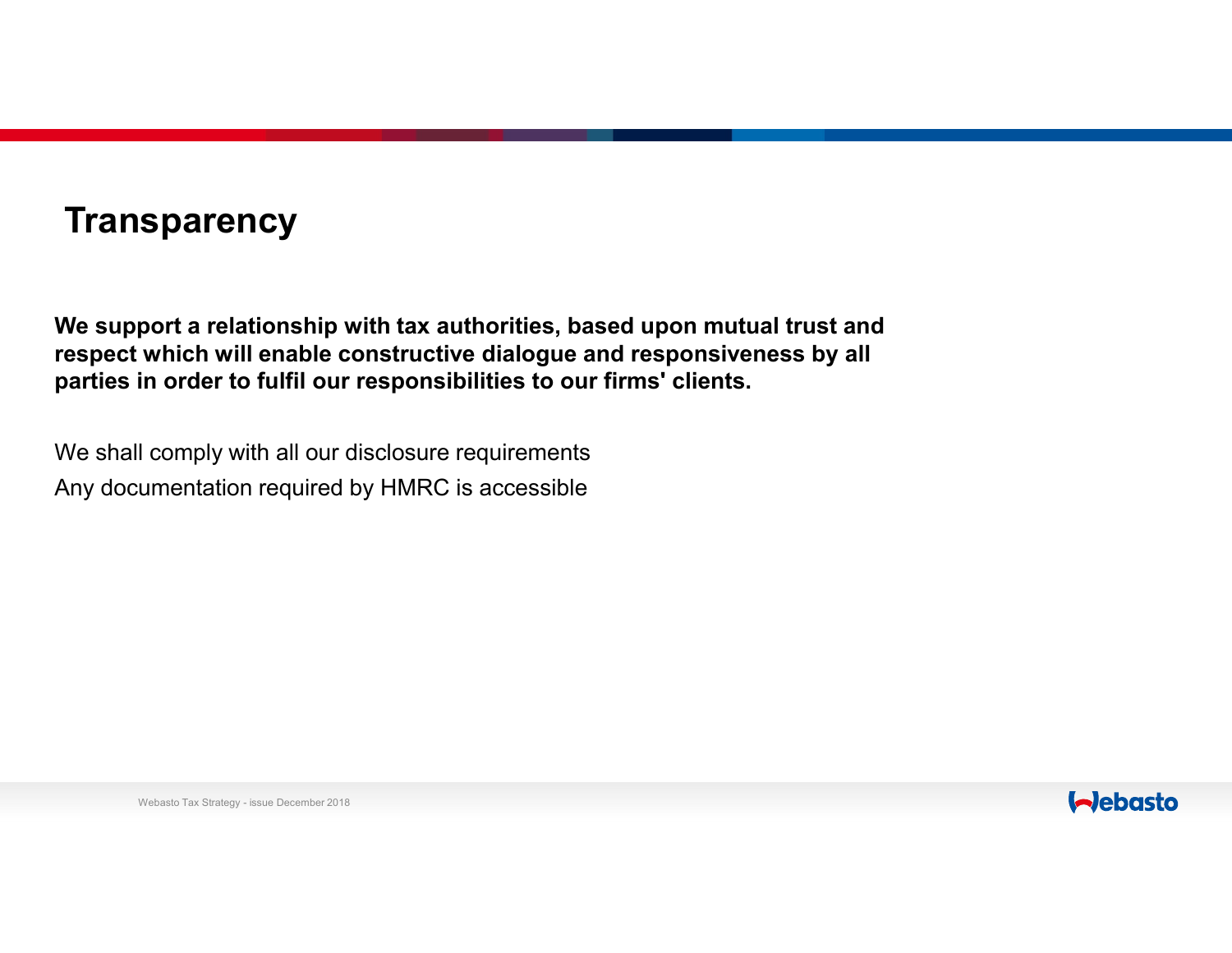## **Transparency**

#### **Current activities**

Webasto is currently enhancing the management system to monitor all imports made

This comprises import from non-EU as well as EU member countries in order to be able to also correctly track and declare imports considering BREXIT

This management system will help to document in a more transparent way, includes collaboration with agents declaring on behalf of Webasto, and checking the declarations itself to make sure duties are paid correctly